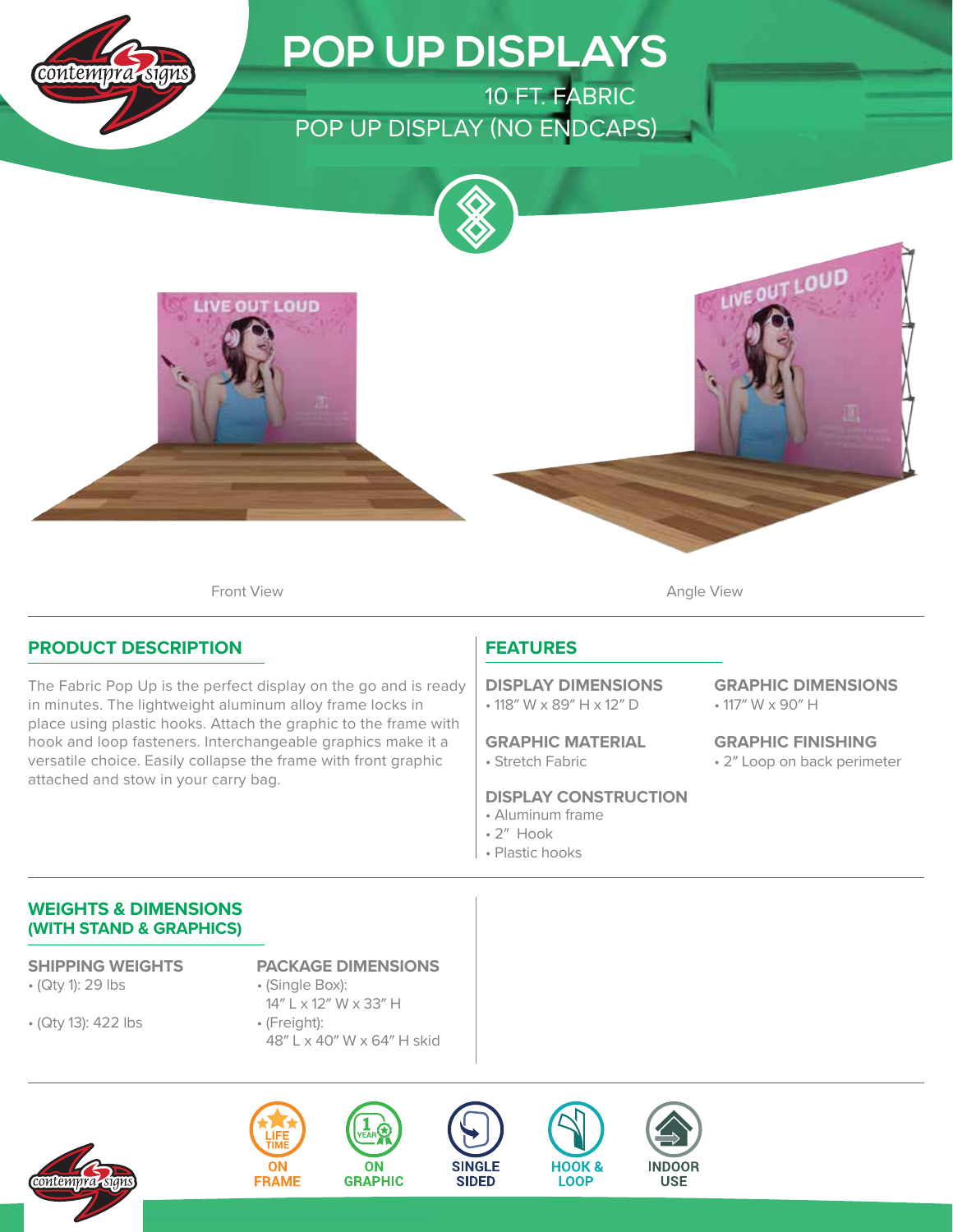

# **POP UP DISPLAYS**

ONE CHOICE 10 FT. FABRIC POP UP DISPLAY



## **PARTS LIST**



**QTY 1: Black Nylon Carry Bag**

**Outside Dimensions:** • 32″ L x 12″ W x 14″ H **Inside Dimensions:** • 31 3/8″ L x 11″ W x 14″ H



**QTY 1: Frame w/ Pre-Installed Graphic**

• 9 1/2″ L x 12″ W x 31 1/4″ H (Collapse Frame)